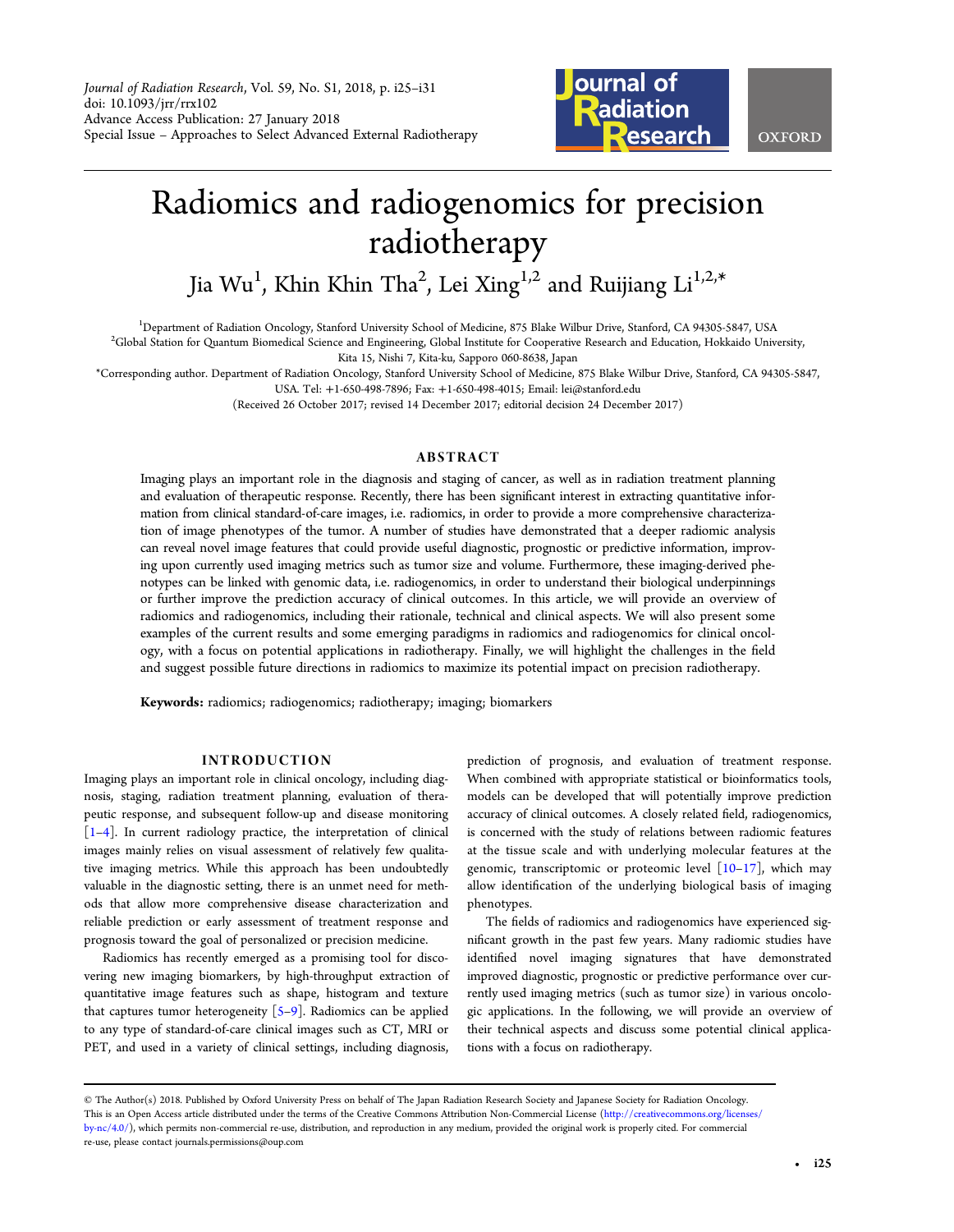# WORKFLOW OF RADIOMICS

Radiomics typically involves multiple serial steps, including image acquisition, tumor segmentation, feature extraction, predictive modeling, and model validation. Figure 1 shows a general workflow of radiomics. More details about each step are presented below.

# Image acquisition

In current oncology practice, various imaging modalities such as CT, MRI and FDG-PET are used to provide direct visualization and evaluation of the underlying anatomical or physiological properties of each tumor in individual patients [\[18\]](#page-5-0). Clinical images are typically acquired with the goal of maximizing the contrast between normal and diseased tissues. There is often a lack of standardization of imaging protocols across institutions with different acquisition and reconstruction parameters, which may have a significant impact on the image features. For radiomic analysis, it is essential to standardize or harmonize the imaging data in multicenter validation studies. High performance computational tools such as GPU  $[19]$  $[19]$  $[19]$  may be leveraged to process the images in order to mitigate various artifacts for radiomics analysis.

### Tumor segmentation

After the images are acquired, the next step for radiomics is segmentation of the region of interest—in most cases, the gross tumor. For patients treated with radiotherapy, their tumors have already been manually delineated by radiation oncologists, and are available from the treatment planning system. These preexisting contours can greatly facilitate retrospective radiomic analysis. However, there can be significant variations in tumor contours among different oncologists. To account for intra- and inter-rater variations, it is important to evaluate the robustness of image features and their effect on downstream analysis by perturbing the tumor contours or using multiple delineations. Alternatively, tumors can be contoured more consistently using semi-automated segmentation algorithms with minimal human inputs, such as seed points [[20](#page-5-0)]. Using deeplearning techniques for substantially improved segmentation of normal and malignant structures is an active area of research [[21](#page-5-0)–[23](#page-5-0)]. In the near future, deep-learning–based auto-segmentation tools that are robust enough for routine radiomics applications should be available.

# Feature extraction

Two types of radiomic features, semantic and agnostic, can be extracted from images to comprehensively characterize the tumor phenotypes. Semantic features are based on an existing radiology lexicon to qualitatively describe tumors, and can be derived from the existing guidelines for specific imaging reporting and the data system of the American College of Radiology. On the other hand, agnostic features are computational metrics with predefined mathematical formulations. There are various types of agnostic image features that describe tumor shape, intensity, and texture to capture intratumoral heterogeneity. The details of available agnostic features have been reviewed elsewhere  $[7, 24]$  $[7, 24]$  $[7, 24]$  $[7, 24]$ . Many commonly used radiomic features have been integrated into open source software or commercial software platforms. Among these [\[25,](#page-5-0) [26\]](#page-5-0), Deasy and colleagues have provided an open platform, known as CERR [\[27\]](#page-5-0) (<http://www.cerr.info/>), to prototype algorithms for radiomic features specifically for radiotherapy research. On the commercial software side, we mention that companies such as Huiyihuiying, a Beijing-based company focusing on the use of radiomics and artificial intelligence for solving various clinical problems, afford a practically useful cloud-based platform for radiomics research (for more details or to set up a free research account, please visit the company's website: [www.huiyihuiying.com](http://www.huiyihuiying.com)).

### Predictive modeling

Once the tumor phenotypes are decoded into minable feature vectors, algorithms from artificial intelligence or statistical learning can be applied to detect patterns that are associated with relevant clinical endpoints or biological/genomic traits. Regression or classification methods are selected based on the type of targeted variables, continuous values or class labels. In practice, due to the relatively large number of features compared with the small number of samples, feature selection is an essential step in mitigating the risk overfitting  $[28]$ . There are several approaches to achieving this. For instance, image features that show minimal changes to tumor contour variations and minimal redundancy or overlap with other features may be preferentially selected. In addition, various feature selection algorithms, stepwise forward/backward selection, and lasso among others, can be applied in order to identify the most informative ones to fit the prediction model. Cross validation is needed to minimize the potential selection bias. In addition to building predictive models with supervised learning algorithms, it is also feasible



Fig. 1. Workflow of a typical radiomic study.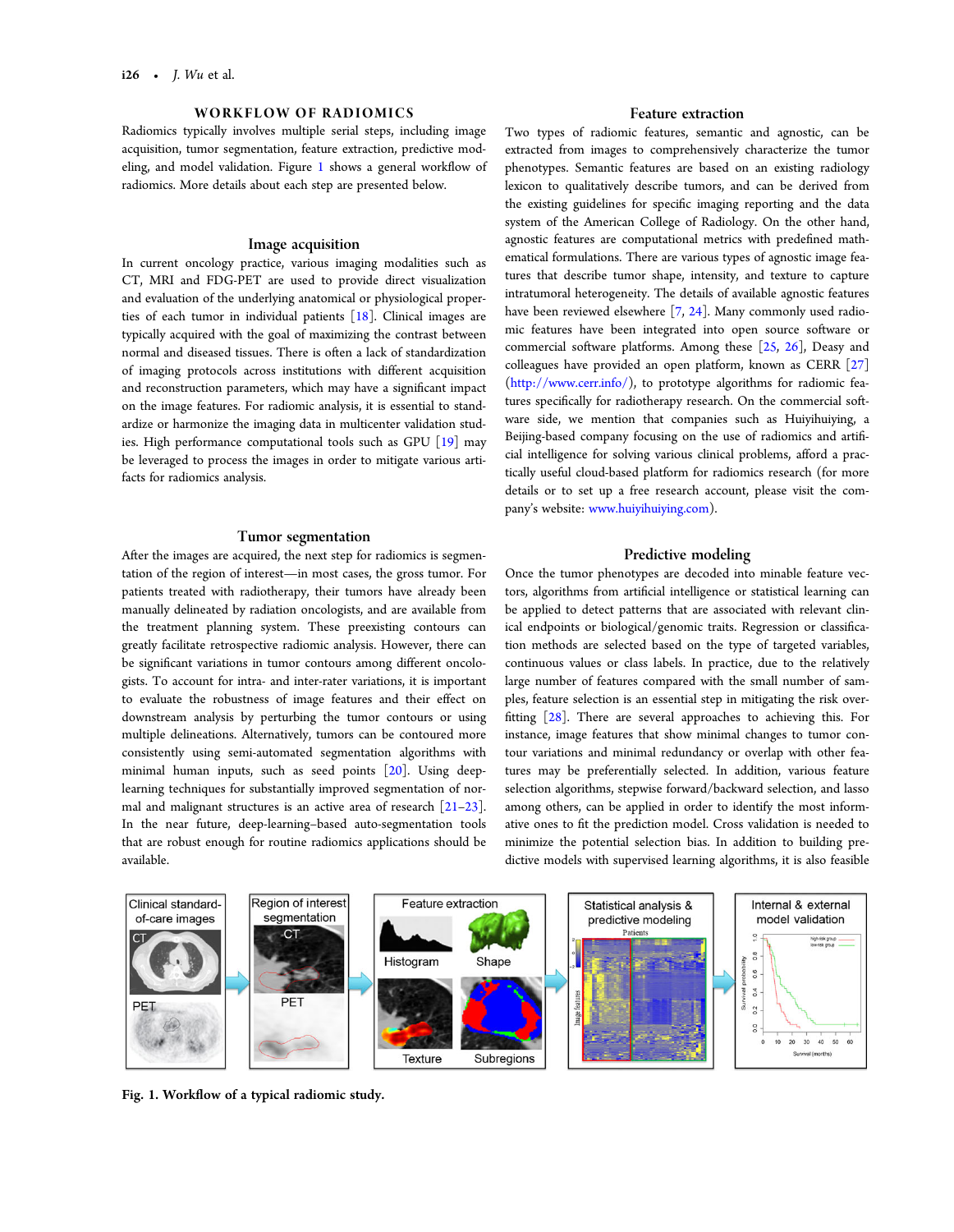to apply exploratory unsupervised clustering algorithms to the radiomic features in order to discover novel classes of groups for a given disease [[13](#page-5-0), [14\]](#page-5-0).

#### Model validation

Any radiomic signature should be validated on independent, preferably multiple external cohorts. While validation in a prospective clinical trial remains the gold standard and provides the highest level of evidence, there are several other more practical ways to demonstrate a model's validity and allow a quicker assessment of multiple competing models. Promising radiomic signatures can be tested with existing clinical trial data or retrospectively curated datasets. The key for validation is that training and testing should be entirely separate and no information leakage should occur between the two procedures [[29](#page-5-0)]. In addition, it is also important to evaluate the relationship between the newly proposed radiomics signatures and known clinical and pathologic factors by combining them together in a multivariate model. Those radiomic signatures that provide independent prediction power are more likely to add clinical value for patient management.

# Radiomics quality score and practical implementation

Recently, Lambin and colleagues have proposed the radiomics quality score (RQS) as evaluation criteria for radiomic studies [[7\]](#page-5-0). The RQS contains sixteen key components that intend to minimize bias and enhance the usefulness of radiomics models. These recommendations cover the image acquisition protocol, image preprocessing, image feature extraction, and statistical modeling, which establish the reporting guidelines for future radiomic studies.

For a typical radiomics study, image acquisition and tumor segmentation are operated by experienced imaging technologists and radiologists, and are often the bottleneck and most time-consuming parts. By contrast, feature extraction, predictive model construction and validation can be automated and therefore are done in a much more time-efficient manner.

# CURRENT STATUS AND RESULTS OF RADIOMICS IN RADIOTHERAPY

There has been tremendous growth in radiomics research in the past few years [\[5](#page-4-0)–[8](#page-5-0), [30](#page-5-0)–[36\]](#page-5-0). Given the very large number of studies, it is not possible to provide an exhaustive list of articles in a single review. Below we highlight a few studies that may be potentially relevant for improving patient management in radiotherapy. Aerts and colleagues proposed a radiomics signature for predicting overall survival in lung cancer patients treated with radiotherapy  $\lceil 37 \rceil$ . They extracted over 400 quantitative features from CT images to describe tumor intensity, shape and texture. Based on these features, they constructed a radiomic signature that captured intratumor heterogeneity, which was shown to be prognostic in several independent validation cohorts, including one head-and-neck cohort. In another study by the same group, radiomics analysis was used to investigate the association of MRI features with survival and progression in glioblastoma  $\lceil 38 \rceil$ . The radiomic signature showed significant stratification of patient prognosis, which was stronger compared with

clinical or traditional imaging metrics. Moreover, these findings were independently validated in a multicenter clinical trial cohort.

Wu et al. investigated quantitative radiomic features of FDG-PET and CT for predicting distant metastasis in early-stage non–small cell lung cancer (NSCLC) after stereotactic ablative radiotherapy (SABR) [\[39\]](#page-5-0). Based on image features characterizing tumor morphology and intratumoral metabolic heterogeneity, a radiomic signature was built that significantly improved the prognostic value compared with conventional imaging metrics. Moreover, combining imaging and histologic information yielded further improvement in prediction of distant metastasis. In another study, Cui et al. performed the first investigation to study the FDG-PET radiomic features for predicting overall survival in 139 locally advanced pancreatic cancer patients treated with SABR  $[40]$  $[40]$ . The proposed radiomic signature showed significant association with survival after independent validation and, importantly, remained an independent predictor of survival after adjusting for known clinicopathological risk factors.

Van Rossum et al. investigated whether subjective and quantitative assessment of baseline and post-chemoradiation FDG-PET can improve the prediction of pathologic complete response to preoperative chemoradiotherapy in esophageal cancer beyond the clinical predictors [\[41\]](#page-6-0). Though statistical incremental values were observed for the proposed radiomic signatures, there was only limited discriminatory improvement beyond the clinical predictors. In an ongoing study, they are investigating whether adding diffusionweighted MRI radiomic features could improve potential predictive power. El Naqa and colleagues studied FDG-PET/CT radiomics and combined them with clinical information to assess the risk of locoregional recurrences and distant metastases in head-and-neck cancer [[42](#page-6-0)]. The prognostic value of constructed prediction models was confirmed in an external cohort. The radiomic model may have the potential to allow for personalization of chemoradiation treatments for head-and-neck cancer patients.

# EMERGING PARADIGMS OF RADIOMICS FOR PRECISION RADIOTHERAPY Intratumoral partitioning for characterizing spatial

heterogeneity

Up to this point, the vast majority of radiomic studies have been focused on analysis of the primary tumor. While texture features provide a measure of intratumor heterogeneity to a certain extent, this characterization is not complete. Because their calculation is applied to the entire tumor as a whole, this approach implicitly assumes that the tumor is heterogeneous but well mixed, and neglects the regional variations within a tumor that have been previously demonstrated. To address this issue, the concept of habitat imaging was proposed to capture imaging heterogeneity more explicitly at a regional level  $\lceil 8, 43 \rceil$  $\lceil 8, 43 \rceil$  $\lceil 8, 43 \rceil$ .

Cao and colleagues proposed a clustering-based algorithm for identifying the significant subvolumes in primary tumors from dynamic contrast-enhanced (DCE) MRI in head and neck cancer [\[44\]](#page-6-0). They showed that large, poorly perfused subvolumes of the primary tumor at baseline and persisting during the early course of chemoradiotherapy can potentially predict local or regional failure, which could potentially stratify patients for local dose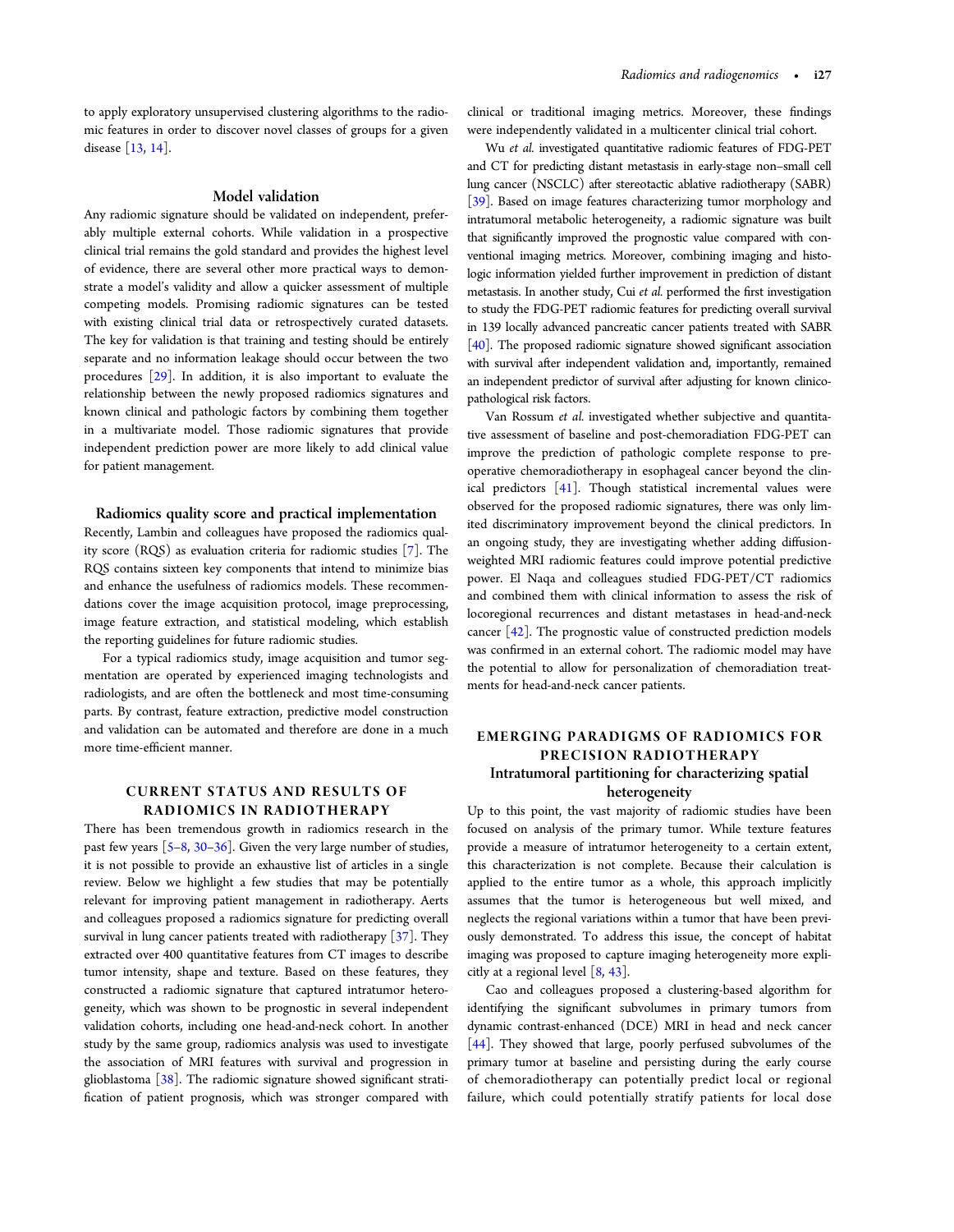intensification. Gatenby and colleagues proposed cascading T1 postgadolinium MRI with T2-weighted fluid-attenuated inversion recovery sequences in order to divide the whole tumor into multiple regional habitats with distinct contrast enhancement and edema/cellularity [[45](#page-6-0)]. A preliminary study of 32 TCGA glioblastoma multiforme patients showed that the distribution of MRI-based habitats was significantly correlated with survival. Wu et al. [[46](#page-6-0)] developed a robust tumor-partitioning method by a two-stage clustering procedure, and identified three spatially distinct and phenotypically consistent subregions in lung tumors. One subregion, associated with the most metabolically active, metabolically heterogeneous, and solid component of the tumor, was defined as the 'high-risk' subregion. The volume of high-risk intratumoral subregion predicted distant metastasis and overall survival in patients with NSCLC treated with radiation therapy.

Tumor partitioning can be combined with radiomic or texture analysis to allow more detailed and refined image phenotyping. Wu et al. [[47](#page-6-0)]. showed that early change in texture features for the intratumoral subregion (associated with fast contrast-agent washout at DCE MRI) predicted pathological complete response to neoadjuvant chemotherapy in breast cancer. Cui et al. [\[48\]](#page-6-0). performed radiomic analysis on tumor subregions and defined 120 multiregional image features on MRI in glioblastoma. A five-feature radiomic signature was identified and independently validated in an external cohort as predicting overall survival, and it outperformed wholetumor measurements. Stoyanova and colleagues investigated the association between MRI radiomic features and prostate cancer gene expression profiles from MRI-guided biopsy tissues [\[49\]](#page-6-0). They extracted radiomic features for the identified habitats on MRI/3Dultrasound fusion and found strong associations between radiomic features and gene expression profiles.

Taken together, these studies support the need for tumor partitioning to identify aggressive intratumoral subregions, and this is applicable to many types of solid tumors that demonstrate intratumor heterogeneity at imaging. This may have significant implications for clinical oncology by identifying important tumor regions for biopsy. In addition, this is particularly relevant for radiotherapy treatment planning and adaptation, because high-risk tumor subregions associated with the aggressive disease can then be targeted with a radiation boost to potentially improve local control and patient survival.

#### Radiogenomics: integrating imaging with genomics

An emerging field that is closely related to radiomics is radiogenomics, which integrates imaging and genomic data with the goal of gaining biological interpretation or improving patient stratification for precision medicine  $[10-15, 50-54]$  $[10-15, 50-54]$  $[10-15, 50-54]$  $[10-15, 50-54]$  $[10-15, 50-54]$  $[10-15, 50-54]$  $[10-15, 50-54]$  $[10-15, 50-54]$ . There are two major types of radiogenomic association studies. One approach that most radiogenomic studies so far have adopted is to find imaging correlates or surrogates of a specific genotype or molecular phenotype of the tumor. For instance, CT semantic and radiomic image features have been found to be associated with EGFR mutations in lung cancer [[55](#page-6-0), [56](#page-6-0)]; MRI radiomic features have been correlated with intrinsic molecular subtypes or existing genomic assays in breast cancer [\[57](#page-6-0)–[59](#page-6-0)].

Radiogenomics can also be used create association maps between molecular features and a specific imaging phenotype so as to reveal its biological underpinnings. For example, tumors with a higher maximum standardized uptake value from FDG-PET have been demonstrated to be associated with the epithelial–mesenchymal transition in non–small cell lung cancer  $[60]$  $[60]$ . In another recent radiogenomic study, heterogeneous enhancing patterns of tumor-adjacent parenchyma from perfusion MRI were associated with the tumor necrosis signaling pathway and poor survival in breast cancer [\[15\]](#page-5-0).

Another interesting area of investigation is classification of tumors into subtypes based on imaging phenotypes rather than molecular features. Recently, Wu et al. [[14](#page-5-0)]. discovered and independently validated three breast cancer imaging subtypes, which were characterized as having homogeneous intratumoral enhancement, minimal parenchymal enhancement, or prominent parenchymal enhancement. In a large multicohort study of over 1 000 patients, each of the imaging subtypes was associated with distinct prognoses and dysregulated molecular pathways, and they were shown to be complementary to known intrinsic molecular subtypes.

Finally, one important direction that is particularly relevant for precision medicine is to leverage the complementary power of imaging and molecular data, and integrate them into a unifying model to further improve the prediction accuracy of clinical outcomes. Cottereau et al.  $[61]$  $[61]$ . showed that the combination of molecular profile and metabolic tumor volume at FDG-PET imaging improved patient stratification for progression-free and overall survival in diffuse large B-cell lymphoma. Grossmann et al.  $\lceil 62 \rceil$ . combined gene expression and CT radiomic signatures to enhance the accuracy of survival prediction in lung cancer. Cui et al.  $\lceil 63 \rceil$  showed that integrating MGMT methylation status and volume of the high-risk subregion at multiparametric MRI improved survival stratification in glioblastoma. These studies provide the initial evidence that image-based biomarkers can provide additional information beyond molecular analysis alone, and integrating both will provide more accurate assessment of individual tumors.

# CHALLENGES IN RADIOMICS INVESTIGATIONS

Given the growing interest in the field, it is important to highlight some technical and practical challenges associated with radiomics and its ultimate clinical translation. These challenges include: standardization of image acquisition protocols and feature extraction, ensuring robustness and reproducibility of radiomic signatures in order to maximize the translational potential, and integration of large multicenter cohorts by cultivating the culture of data sharing.

#### Standardization

Currently, there is no universal image acquisition protocol for any imaging modality in clinical practice. The retrospectively acquired images are often heterogeneous, with a wide range of image acquisition and reconstruction protocols across different centers and among scanner manufacturers, which can significantly hamper quantitative radiomic analysis. To overcome this issue, there have been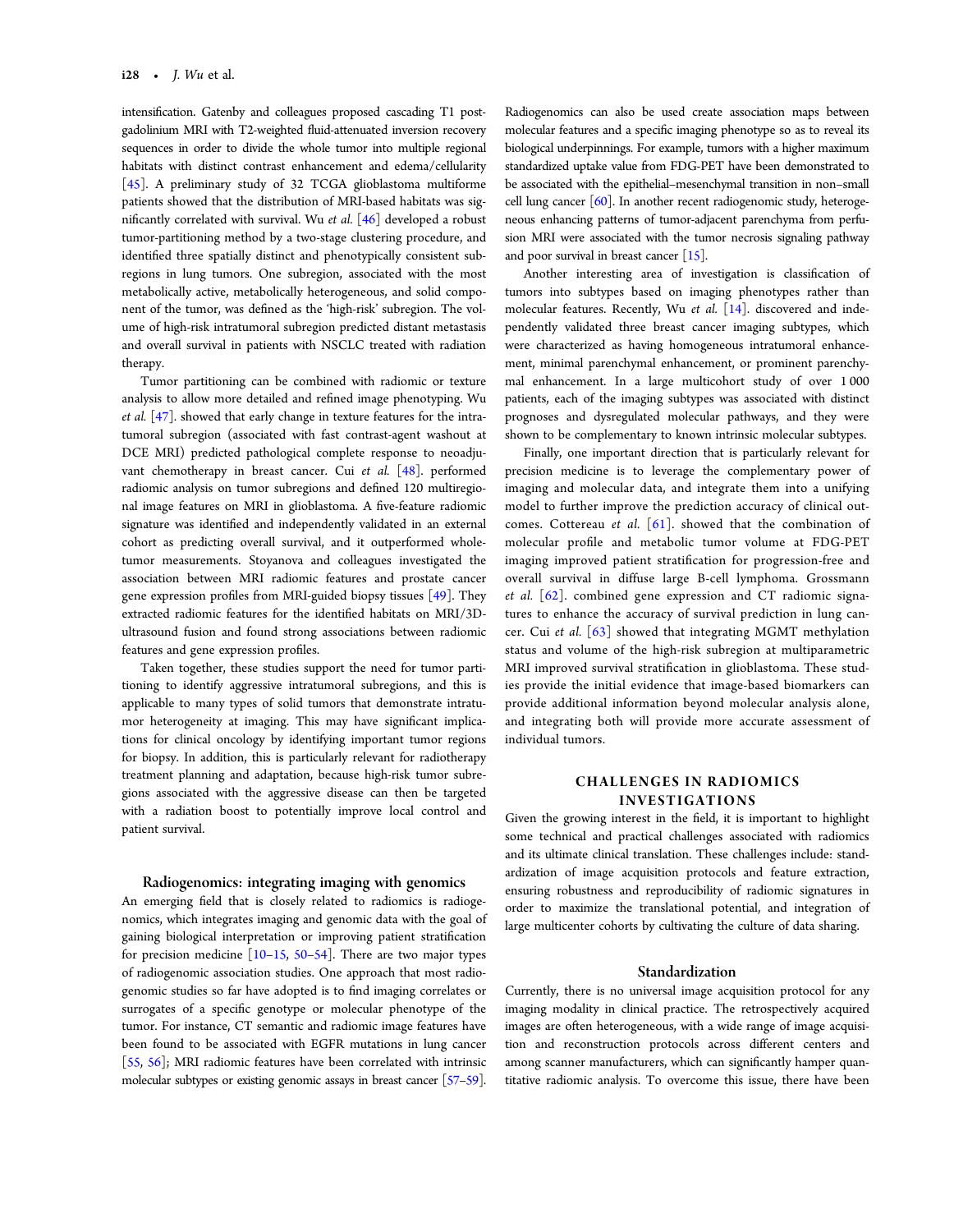<span id="page-4-0"></span>several efforts to standardize the imaging protocol by the quantitative imaging biomarkers alliance (QIBA) [\[64](#page-6-0)] and the quantitative imaging network  $\text{(QIN)}$   $\text{[65]}$  $\text{[65]}$  $\text{[65]}$ , among others. In a retrospective analysis, several strategies have been proposed for harmonizing imaging scans such that they are comparable across multiple cohorts. A common strategy is to derive the underlying physiological measures from the functional imaging. For instance, the perfusion maps can be computed from DCE MRI based on pharmacokinetic modeling [\[66](#page-6-0)]. Another practical strategy is to gauge the imaging values with the value of the selected normal tissue region of interest as a baseline. For instance, on an individual basis, the average interquantile values of the background parenchyma can be used to normalize breast MRI scans [[14](#page-5-0)]. In addition, the phantom study can be adopted to investigate the interscan and inter-vendor variability of the imaging-derived features [[67](#page-6-0), [68\]](#page-6-0), which can provide useful insights into the uncertainties of quantitative imaging analysis.

#### Reproducibility

Prior to clinical translation of any putative biomarkers, the most critical step is rigorous validation in a prospective multicenter trial [1]. For radiomics, there can be many causes that render the radiomic analysis and results invalid, including poor experimental design, model overfitting, and unadjusted biases or confounding factors, among others. The meaning of reproducibility is 2-fold. First, it is essential to assure the predictive accuracy during radiomic signature construction. A rational radiomic design should include proper imaging standardization, a robustness test of radiomic features regarding segmentation variabilities, as well as rigorous model training and testing. Second, each radiomic analysis step should be well documented, and original codes and data should be easily accessible, allowing other investigators to replicate the results.

# Data sharing

One of the biggest challenges in radiomics, and more generally in big data research  $[69]$  $[69]$ , is the curation of image and relevant metadata across multiple centers  $[65, 69, 70]$  $[65, 69, 70]$  $[65, 69, 70]$  $[65, 69, 70]$  $[65, 69, 70]$  $[65, 69, 70]$ . It is important to match imaging with detailed clinicopathological and treatment information, as well as relevant clinical outcomes. There has been some progress toward data sharing under the initiative of the cancer imaging archive, where image and clinical data for various tumor sites are curated and shared publicly ([http://www.](http://www.cancerimagingarchive.net/) [cancerimagingarchive.net/\)](http://www.cancerimagingarchive.net/). These cohorts are from singleinstitution or multicenter trails, which should greatly facilitate the discovery and validation of radiomic models. Nonetheless, compared with the abundant public gene expression data, the available imaging data are much less, and continuing efforts should be spent curating high-quality imaging datasets. Beyond technical challenges, there are also administrative and regulatory barriers that need to be overcome in order to make large-scale data sharing feasible in the future [[69\]](#page-6-0). A cloud-based platform such as the one provided by Huiyihuiying Inc. may prove to be useful in facilitating data sharing and multi-institutional collaborative research.

# CONCLUSION AND FUTURE OUTLOOK

Radiomics and radiogenomics have shown great promise for the discovery of new candidate imaging markers; such markers have demonstrated potential diagnostic and prognostic value in a variety of cancer types. Despite the enthusiasm and excitement around this, it should be noted that many radiomic and radiogenomic studies so far have been of hypothesis-generating nature, and rigorous validation in independent cohorts has been lacking. Another caveat is that existing biologic knowledge about a certain disease is not taken into account in many studies. To be of practical value, any new candidate imaging biomarkers should be complementary to known clinical and pathologic factors, i.e. adding value. One critical and yet currently an underexplored area of investigation is how radiomics can be applied to serial imaging scans to better evaluate therapeutic response, given the increasing availability of treatment regimens. Initial studies on simple delta-radiomics are encouraging, but the optimum approach to characterizing longitudinal change is yet to be defined. Moving forward, advanced machine-learning techniques, notably deep convolutional neural networks, are expected to be increasingly used to identify useful image features automatically, rather than defining them manually (personal communication from Ibragimov B, Toesca D, Chang D et al.). In order for this approach to work, a sufficiently large dataset will be required for training a reliable model, highlighting the need for curation of high-quality datasets and data sharing. Ultimately, prospective validation in multicenter clinical trials will be required to demonstrate the clinical validity and utility of newly identified imaging markers and truly establish the value of radiomics and radiogenomics in precision radiotherapy.

### CONFLICT OF INTEREST

LX serves as the principal investigator of a master research agreement (MRA) with Varian Medical Systems. He also serves as the Chief Scientific Advisor of Huiyihuiying Medical Technology (Beijing) Co., Ltd.

# **REFERENCES**

- 1. O'Connor JP, Aboagye EO, Adams JE et al. Imaging biomarker roadmap for cancer studies. Nat Rev Clin Oncol 2017;14: 169–86.
- 2. Yankeelov TE, Mankoff DA, Schwartz LH et al. Quantitative imaging in cancer clinical trials. Clin Cancer Res 2016;22: 284–90.
- 3. Weissleder R, Schwaiger MC, Gambhir SS et al. Imaging approaches to optimize molecular therapies. Sci Transl Med 2016;8:355ps16.
- 4. O'Connor JPB. Cancer heterogeneity and imaging. Semin Cell Dev Biol 2017;64:48–57.
- 5. Aerts HJ. The potential of radiomic-based phenotyping in precision medicine: a review. JAMA Oncol 2016;2:1636–42.
- 6. Sala E, Mema E, Himoto Y et al. Unravelling tumour heterogeneity using next-generation imaging: radiomics, radiogenomics, and habitat imaging. Clin Radiol 2017;72:3–10.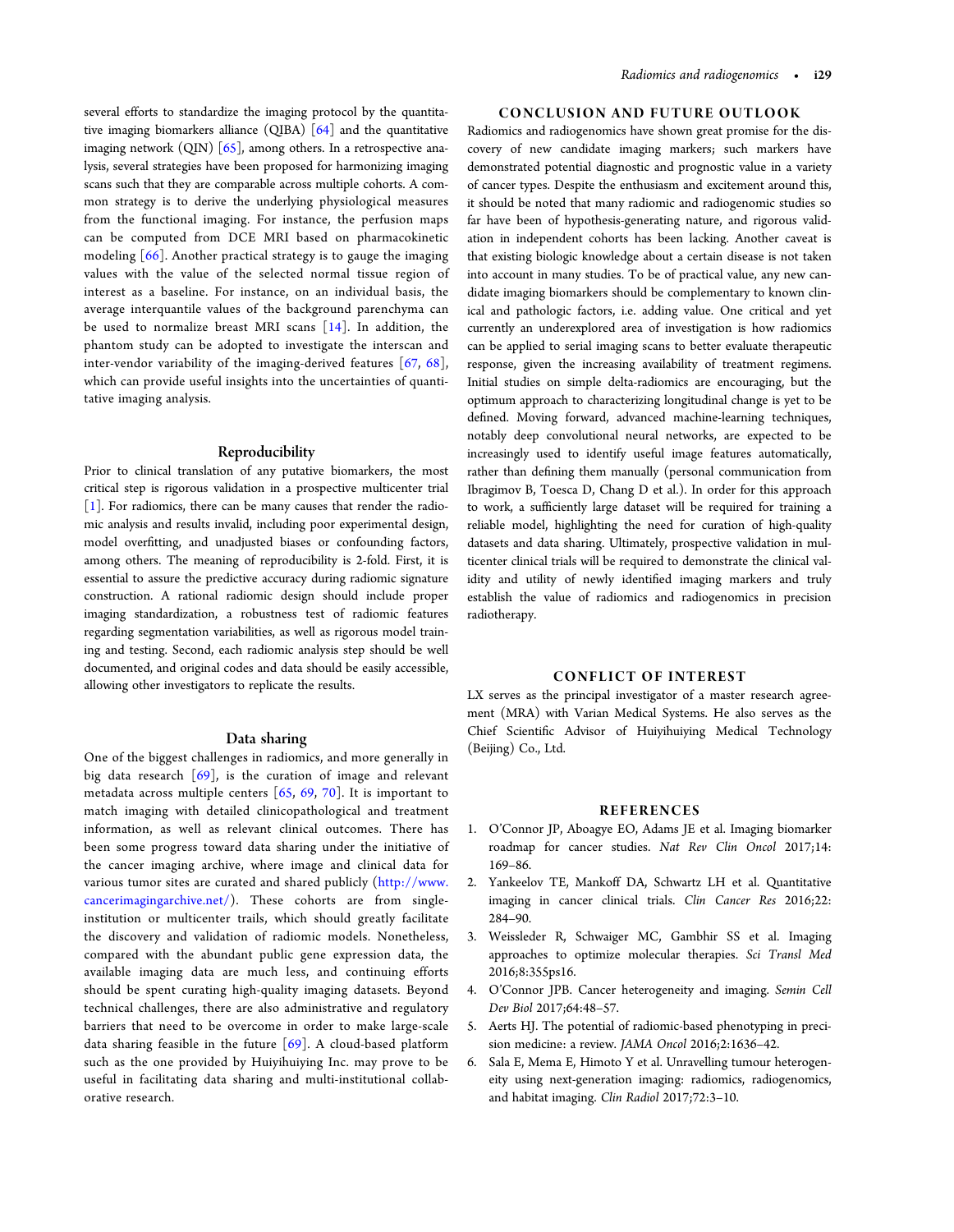- <span id="page-5-0"></span>7. Lambin P, Leijenaar RT, Deist TM et al. Radiomics: the bridge between medical imaging and personalized medicine. Nat Rev Clin Oncol 2017;14:749–62.
- 8. Gillies RJ, Kinahan PE, Hricak H. Radiomics: images are more than pictures, they are data. Radiology 2015;278:563–77.
- 9. Limkin E, Sun R, Dercle L et al. Promises and challenges for the implementation of computational medical imaging (radiomics) in oncology. Ann Oncol 2017;28:1191–206.
- 10. Diehn M, Nardini C, Wang DS et al. Identification of noninvasive imaging surrogates for brain tumor gene-expression modules. Proc Natl Acad Sci U S A 2008;105:5213–8.
- 11. Gevaert O, Xu JJ, Hoang CD et al. Non-small cell lung cancer: identifying prognostic imaging biomarkers by leveraging public gene expression microarray data-methods and preliminary results. Radiology 2012;264:387–96.
- 12. Segal E, Sirlin CB, Ooi C et al. Decoding global gene expression programs in liver cancer by noninvasive imaging. Nat Biotechnol 2007;25:675–80.
- 13. Itakura H, Achrol AS, Mitchell LA et al. Magnetic resonance image features identify glioblastoma phenotypic subtypes with distinct molecular pathway activities. Sci Transl Med 2015;7: 303ra138.
- 14. Wu J, Cui Y, Sun X et al. Unsupervised clustering of quantitative image phenotypes reveals breast cancer subtypes with distinct prognoses and molecular pathways. Clin Cancer Res 2017; 23:3334–42.
- 15. Wu J, Li B, Sun X et al. Heterogeneous enhancement patterns of tumor-adjacent parenchyma at MR imaging are associated with dysregulated signaling pathways and poor survival in breast cancer. Radiology 2017;285:401–13.
- 16. Colen R, Foster I, Gatenby R et al. NCI workshop report: clinical and computational requirements for correlating imaging phenotypes with genomics signatures. Transl Oncol 2014;7: 556–69.
- 17. Fehr D, Veeraraghavan H, Wibmer A et al. Automatic classification of prostate cancer Gleason scores from multiparametric magnetic resonance images. Proc Natl Acad Sci U S A 2015;112: E6265–73.
- 18. Timmerman R, Xing L. Image Guided and Adaptive Radiation Therapy. Baltimore: Lippincott Williams & Wilkins, 2009.
- 19. Pratx G, Xing L. GPU computing in medical physics: a review. Med Phys 2011;38:2685–97.
- 20. Parmar C, Velazquez ER, Leijenaar R et al. Robust radiomics feature quantification using semiautomatic volumetric segmentation. PLoS One 2014;9:e102107.
- 21. Arik SO, Ibragimov B, Xing L. Fully automated quantitative cephalometry using convolutional neural networks. J Med Imaging 2017;4:014501.
- 22. Ibragimov B, Korez R, Likar B et al. Segmentation of pathological structures by landmark-assisted deformable models. IEEE Trans Med Imaging 2017;36:1457–69.
- 23. Ibragimov B, Xing L. Segmentation of organs-at-risks in head and neck CT images using convolutional neural networks. Med Phys 2017;44:547–57.
- 24. Larue RT, Defraene G, De Ruysscher D et al. Quantitative radiomics studies for tissue characterization: a review of

technology and methodological procedures. Br J Radiol 2017; 90:20160665.

- 25. Echegaray S, Bakr S, Rubin DL et al. (6 October 2017) Quantitative Image Feature Engine (QIFE): an open-source, modular engine for 3D quantitative feature extraction from volumetric medical images. J Digit Imaging, [10.1007/s10278-](http://dx.doi.org/10.1007/s10278-017-0019-x) [017-0019-x](http://dx.doi.org/10.1007/s10278-017-0019-x).
- 26. Zhang L, Fried DV, Fave XJ et al. IBEX: an open infrastructure software platform to facilitate collaborative work in radiomics. Med Phys 2015;42:1341–53.
- 27. Deasy JO, Blanco AI, Clark VH. CERR: a computational environment for radiotherapy research. Med Phys 2003;30:979–85.
- 28. Chandrashekar G, Sahin F. A survey on feature selection methods. Comput Electr Eng 2014;40:16–28.
- 29. Subramanian J, Simon R. What should physicians look for in evaluating prognostic gene-expression signatures? Nat Rev Clin Oncol 2010;7:327–34.
- 30. Avanzo M, Stancanello J, El Naqa I. Beyond imaging: the promise of radiomics. Phys Med 2017;38:122–39.
- 31. Colen RR, Hassan I, Elshafeey N et al. Shedding light on the 2016 World Health Organization Classification of Tumors of the Central Nervous System in the era of radiomics and radiogenomics. Magn Reson Imaging Clin N Am 2016;24: 741–9.
- 32. Verma V, Simone CB, Krishnan S et al. The rise of radiomics and implications for oncologic management. J Natl Cancer Inst 2017;109:djx055.
- 33. O'Connor JPB, Rose CJ, Waterton JC et al. Imaging intratumor heterogeneity: role in therapy response, resistance, and clinical outcome. Clin Cancer Res 2015;21:249–57.
- 34. Mankoff DA, Farwell MD, Clark AS et al. Making molecular imaging a clinical tool for precision oncology: a review. JAMA Oncol 2017;3:695–701.
- 35. Zhang B, Tian J, Dong D et al. Radiomics features of multiparametric MRI as novel prognostic factors in advanced nasopharyngeal carcinoma. Clin Cancer Res 2017;23:4259–69.
- 36. Huang Y-q, Liang C-h, He L et al. Development and validation of a radiomics nomogram for preoperative prediction of lymph node metastasis in colorectal cancer. J Clin Oncol 2016;34: 2157–64.
- 37. Aerts HJ, Velazquez ER, Leijenaar RT et al. Decoding tumour phenotype by noninvasive imaging using a quantitative radiomics approach. Nat Commun 2014;5:4006.
- 38. Grossmann P, Narayan V, Chang K et al. Quantitative imaging biomarkers for risk stratification of patients with recurrent glioblastoma treated with bevacizumab. Neuro Oncol 2017;19: 1688–97.
- 39. Wu J, Aguilera T, Shultz D et al. Early-stage non–small cell lung cancer: quantitative imaging characteristics of 18F fluorodeoxyglucose PET/CT allow prediction of distant metastasis. Radiology 2016;281:270–8.
- 40. Cui Y, Song J, Pollom E et al. Quantitative analysis of 18 Ffluorodeoxyglucose positron emission tomography identifies novel prognostic imaging biomarkers in locally advanced pancreatic cancer patients treated with stereotactic body radiation therapy. Int J Radiat Oncol Biol Phys 2016;96:102–9.